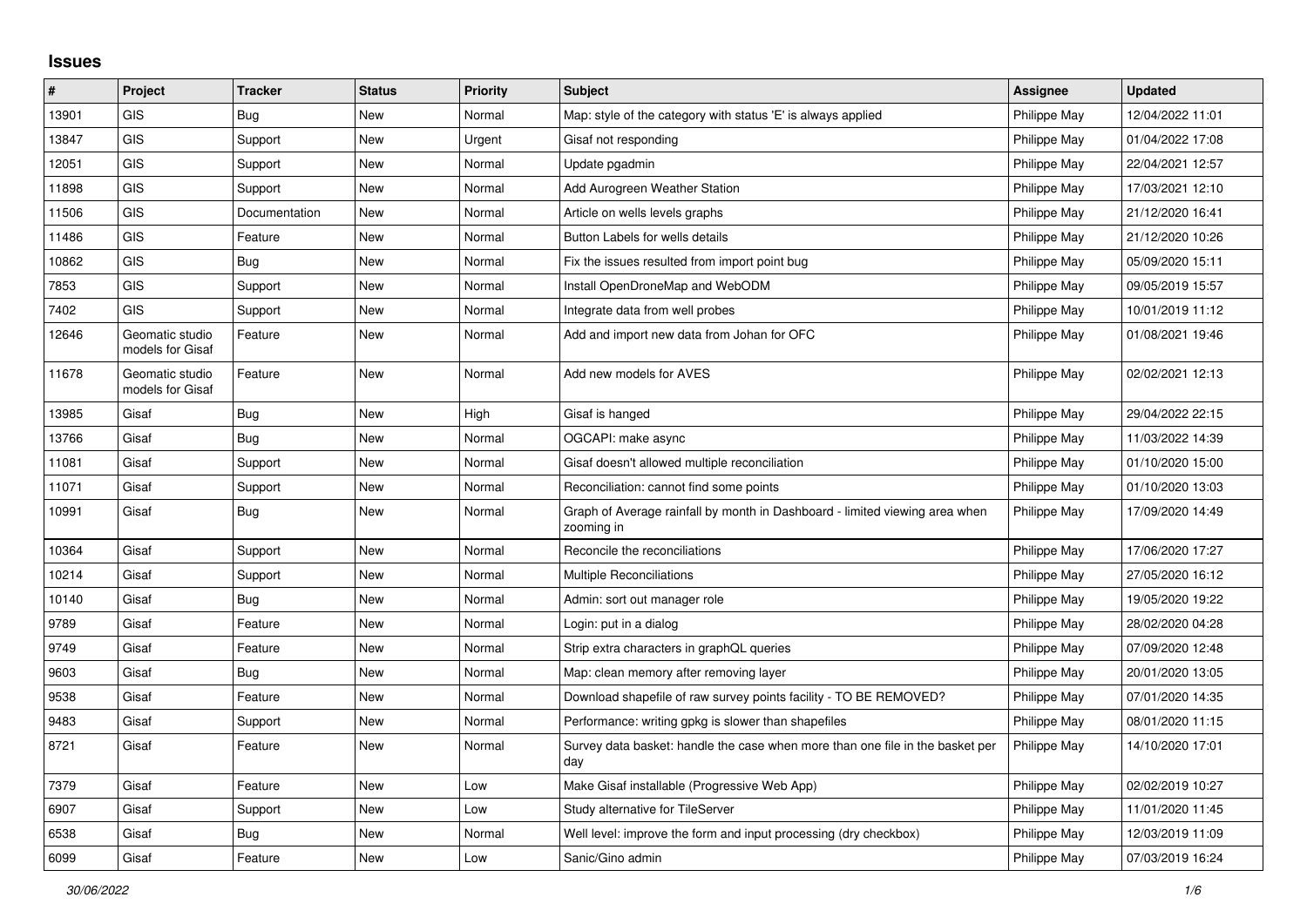| #     | Project    | <b>Tracker</b> | <b>Status</b> | <b>Priority</b> | <b>Subject</b>                                                       | <b>Assignee</b> | <b>Updated</b>   |
|-------|------------|----------------|---------------|-----------------|----------------------------------------------------------------------|-----------------|------------------|
| 6090  | Gisaf      | <b>Bug</b>     | New           | Low             | Polygon rendering issue                                              | Philippe May    | 07/03/2019 16:24 |
| 13991 | GIS        | Support        | In Progress   | High            | Gisaf is again hung                                                  | Philippe May    | 30/04/2022 14:01 |
| 13203 | <b>GIS</b> | Support        | In Progress   | Normal          | Redis server: fix warning relarted to memory allocation              | Philippe May    | 12/11/2021 13:03 |
| 13115 | GIS        | Task           | In Progress   | Urgent          | Server not working after power cut                                   | Philippe May    | 29/10/2021 11:05 |
| 12867 | GIS        | Support        | In Progress   | Normal          | Upgrade server (all virtual machines) to Debian bullseye             | Philippe May    | 25/10/2021 17:34 |
| 10291 | GIS        | Support        | In Progress   | Normal          | Vacuum DB at reboot                                                  | Philippe May    | 29/10/2021 11:44 |
| 7161  | GIS        | Support        | In Progress   | Normal          | Setup remote backup                                                  | Philippe May    | 19/12/2018 10:14 |
| 7120  | GIS        | Support        | In Progress   | Normal          | High CPU usage on the server (dom0)                                  | Philippe May    | 26/02/2019 13:10 |
| 7584  | Gisaf      | <b>Bug</b>     | In Progress   | Normal          | Error with large integers (graphql)                                  | Philippe May    | 20/09/2019 10:52 |
| 14090 | GIS        | Feature        | Resolved      | Normal          | Move to SDDs after failure of one HDD in the RAID array of the domUs | Philippe May    | 27/05/2022 16:28 |
| 14072 | GIS        | Support        | Resolved      | Urgent          | Gisaf very slow                                                      | Philippe May    | 19/05/2022 02:29 |
| 13982 | GIS        | Support        | Resolved      | Normal          | Update server's storage                                              | Philippe May    | 06/05/2022 14:38 |
| 13885 | GIS        | Bug            | Resolved      | Normal          | Wrong name showing in the list of layers in the map                  | Philippe May    | 23/04/2022 04:04 |
| 13883 | GIS        | Support        | Resolved      | Urgent          | Gisaf not responding - Possible issue with tag editing?              | Philippe May    | 07/04/2022 19:34 |
| 13763 | GIS        | Support        | Resolved      | Normal          | Gisaf not responding                                                 | Philippe May    | 11/03/2022 13:03 |
| 13447 | <b>GIS</b> | Support        | Resolved      | Urgent          | Server down due to electrical power cut                              | Philippe May    | 31/12/2021 17:14 |
| 13235 | GIS        | Support        | Resolved      | Normal          | Server hardware failure (sdc hard drive)                             | Philippe May    | 19/11/2021 17:59 |
| 13132 | GIS        | Bug            | Resolved      | Normal          | CSR Weather station missing data 28 nd 29 Otober 2021                | Philippe May    | 06/11/2021 12:20 |
| 13068 | GIS        | Support        | Resolved      | Normal          | Migrate gisaf VM to bullseye                                         | Philippe May    | 25/10/2021 17:28 |
| 12895 | GIS        | Support        | Resolved      | Normal          | Migrate backups to Bung                                              | Philippe May    | 12/11/2021 00:36 |
| 12701 | GIS        | <b>Bug</b>     | Resolved      | Normal          | Weather Station not showing data since 24 July 2021                  | Philippe May    | 12/08/2021 12:21 |
| 12075 | GIS        | Feature        | Resolved      | High            | CSR Weather Station not showing since 22 of april 2021               | Philippe May    | 29/04/2021 15:34 |
| 12049 | GIS        | <b>Bug</b>     | Resolved      | Immediate       | <b>Gisaf Error</b>                                                   | Philippe May    | 22/04/2021 10:39 |
| 10693 | GIS        | Support        | Resolved      | Normal          | Wrong geometry type for category R54                                 | Philippe May    | 30/07/2020 12:00 |
| 10323 | GIS        | Bug            | Resolved      | Normal          | Survey points from Eric Chacra: misc issues                          | Philippe May    | 03/08/2020 13:11 |
| 10153 | GIS        | Support        | Resolved      | Normal          | Postgis access for Selvarani in QGis                                 | Philippe May    | 23/05/2020 12:05 |
| 10151 | GIS        | Feature        | Resolved      | Normal          | PG ADMIN installation on server                                      | Philippe May    | 23/05/2020 12:04 |
| 9463  | GIS        | Support        | Resolved      | Normal          | Setup a weather station in Kalpana                                   | Philippe May    | 02/11/2021 15:08 |
| 9292  | <b>GIS</b> | Support        | Resolved      | Normal          | Server upgrade to buster                                             | Philippe May    | 13/11/2019 12:29 |
| 9220  | GIS        | Feature        | Resolved      | High            | Setting the daily resampling of weather data starting from 8.30 am   | Philippe May    | 08/01/2020 17:57 |
| 8504  | GIS        | Support        | Resolved      | Normal          | Clean data from the weather station                                  | Philippe May    | 04/07/2019 17:05 |
| 8450  | GIS        | Support        | Resolved      | Normal          | Unable to Load Jupyter Lab                                           | Philippe May    | 10/06/2019 15:52 |
| 8246  | GIS        | Support        | Resolved      | Normal          | Server down?                                                         | Philippe May    | 06/05/2019 15:45 |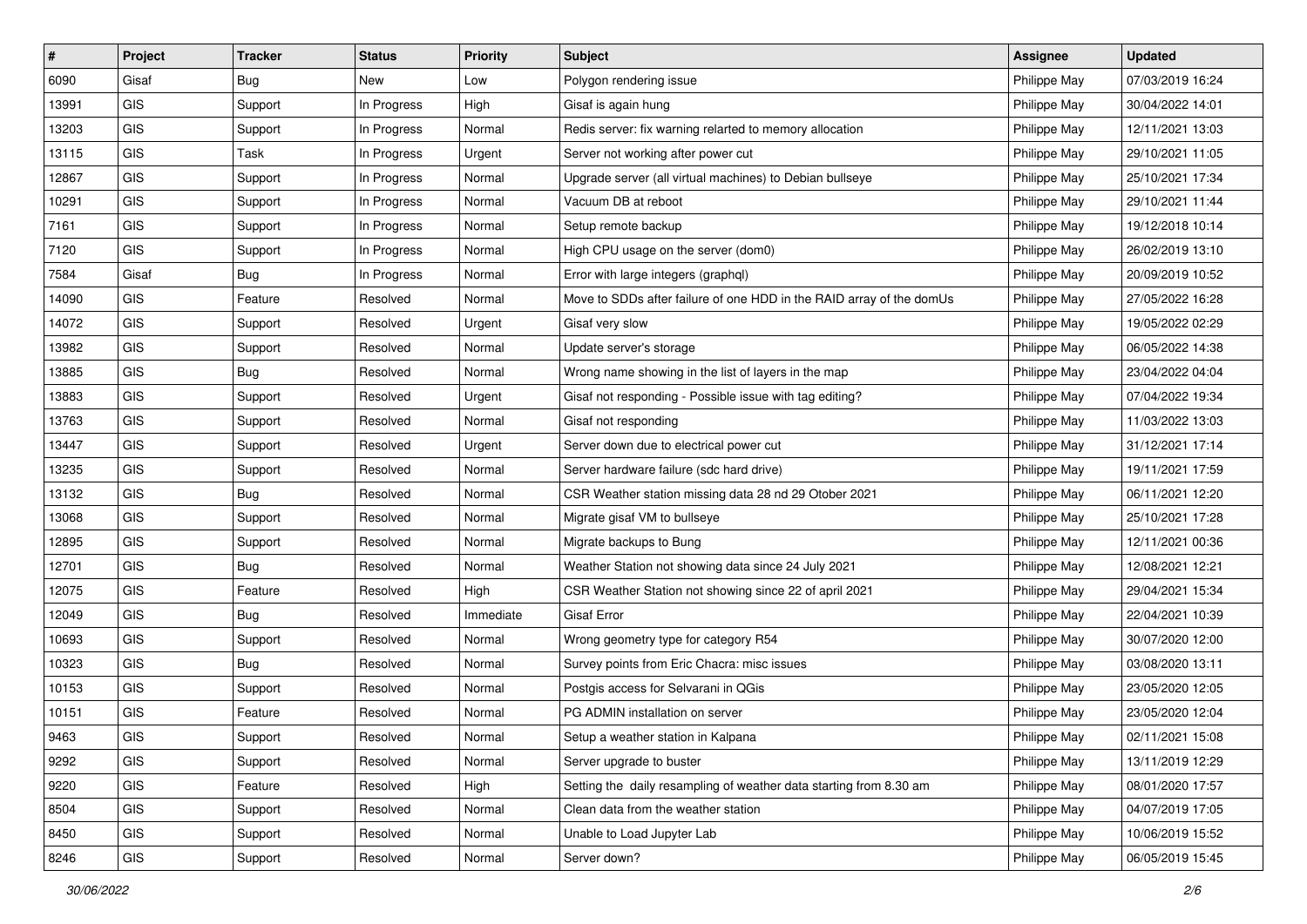| $\vert$ # | Project                             | <b>Tracker</b> | <b>Status</b> | <b>Priority</b> | <b>Subject</b>                                                                   | <b>Assignee</b> | <b>Updated</b>   |
|-----------|-------------------------------------|----------------|---------------|-----------------|----------------------------------------------------------------------------------|-----------------|------------------|
| 7554      | GIS                                 | <b>Bug</b>     | Resolved      | Normal          | Cannot auto import points for project RZ                                         | Philippe May    | 04/02/2019 16:31 |
| 7552      | GIS                                 | Bug            | Resolved      | Normal          | error in auto import of raw points to point shapefiles                           | Philippe May    | 05/02/2019 11:13 |
| 7551      | GIS                                 | Bug            | Resolved      | Normal          | error while downloading shapefiles from gisaf                                    | Philippe May    | 06/02/2019 09:10 |
| 7343      | GIS                                 | Support        | Resolved      | Normal          | Add layer for locations                                                          | Philippe May    | 02/02/2019 15:25 |
| 7156      | GIS                                 | Support        | Resolved      | Normal          | Make server boot again                                                           | Philippe May    | 05/02/2019 11:13 |
| 6990      | GIS                                 | Support        | Resolved      | Normal          | Create a VM for Notebooks                                                        | Philippe May    | 10/11/2018 15:57 |
| 6954      | GIS                                 | Support        | Resolved      | Normal          | Create a VM for DB                                                               | Philippe May    | 10/11/2018 16:02 |
| 6494      | GIS                                 | Support        | Resolved      | Normal          | Add CC copyright on data                                                         | Philippe May    | 31/08/2018 21:19 |
| 5978      | GIS                                 | Task           | Resolved      | High            | Registration for Bangalore Open Street Map conference                            | Philippe May    | 11/06/2018 11:56 |
| 3410      | GIS                                 | Support        | Resolved      | High            | Map website to http://water.auroville.org.in                                     | Philippe May    | 27/12/2016 22:41 |
| 3368      | <b>GIS</b>                          | Bug            | Resolved      | Urgent          | Cannot upload data                                                               | Philippe May    | 21/12/2016 12:10 |
| 13968     | Geomatic studio<br>models for Gisaf | Feature        | Resolved      | Normal          | Create layers and all for the LB records                                         | Philippe May    | 28/04/2022 17:18 |
| 8096      | Geomatic studio<br>models for Gisaf | Task           | Resolved      | Normal          | Creating a Gkpg/shp for elevation points in Basins with category as an attribute | Philippe May    | 24/05/2019 16:57 |
| 7936      | Geomatic studio<br>models for Gisaf | Task           | Resolved      | Normal          | Add the wastewater type to the origin                                            | Philippe May    | 19/03/2019 23:56 |
| 7935      | Geomatic studio<br>models for Gisaf | Task           | Resolved      | Normal          | Template components in order                                                     | Philippe May    | 20/03/2019 15:18 |
| 7725      | Geomatic studio<br>models for Gisaf | Feature        | Resolved      | Normal          | Add a button for generating reports                                              | Philippe May    | 25/02/2019 13:08 |
| 7711      | Geomatic studio<br>models for Gisaf | Feature        | Resolved      | Normal          | Add fields to component types                                                    | Philippe May    | 25/02/2019 13:06 |
| 7710      | Geomatic studio<br>models for Gisaf | Feature        | Resolved      | Normal          | Add fields to the individual components                                          | Philippe May    | 25/02/2019 13:07 |
| 7709      | Geomatic studio<br>models for Gisaf | Feature        | Resolved      | Normal          | Waste water treatment plant improvements                                         | Philippe May    | 19/03/2019 23:58 |
| 7696      | Geomatic studio<br>models for Gisaf | Feature        | Resolved      | Normal          | HT Cables shapefile from Johan                                                   | Philippe May    | 25/02/2019 18:54 |
| 13952     | Gisaf                               | Support        | Resolved      | Normal          | Gisaf isn't Connecting                                                           | Philippe May    | 25/04/2022 11:27 |
| 13681     | Gisaf                               | Support        | Resolved      | Normal          | Gisaf isn't Connecting                                                           | Philippe May    | 19/02/2022 11:01 |
| 13642     | Gisaf                               | Support        | Resolved      | Urgent          | Electrical problems: Server down                                                 | Philippe May    | 15/02/2022 09:38 |
| 13258     | Gisaf                               | <b>Bug</b>     | Resolved      | Normal          | Missing data from AmbientWeather weather stations                                | Philippe May    | 21/11/2021 16:50 |
| 13202     | Gisaf                               | Support        | Resolved      | Normal          | Gisaf is showing error                                                           | Philippe May    | 12/11/2021 12:59 |
| 13125     | Gisaf                               | <b>Bug</b>     | Resolved      | Normal          | Live layers: error with no detail shown                                          | Philippe May    | 01/11/2021 19:06 |
| 13090     | Gisaf                               | Support        | Resolved      | Normal          | Importing error in new admin                                                     | Philippe May    | 28/10/2021 11:00 |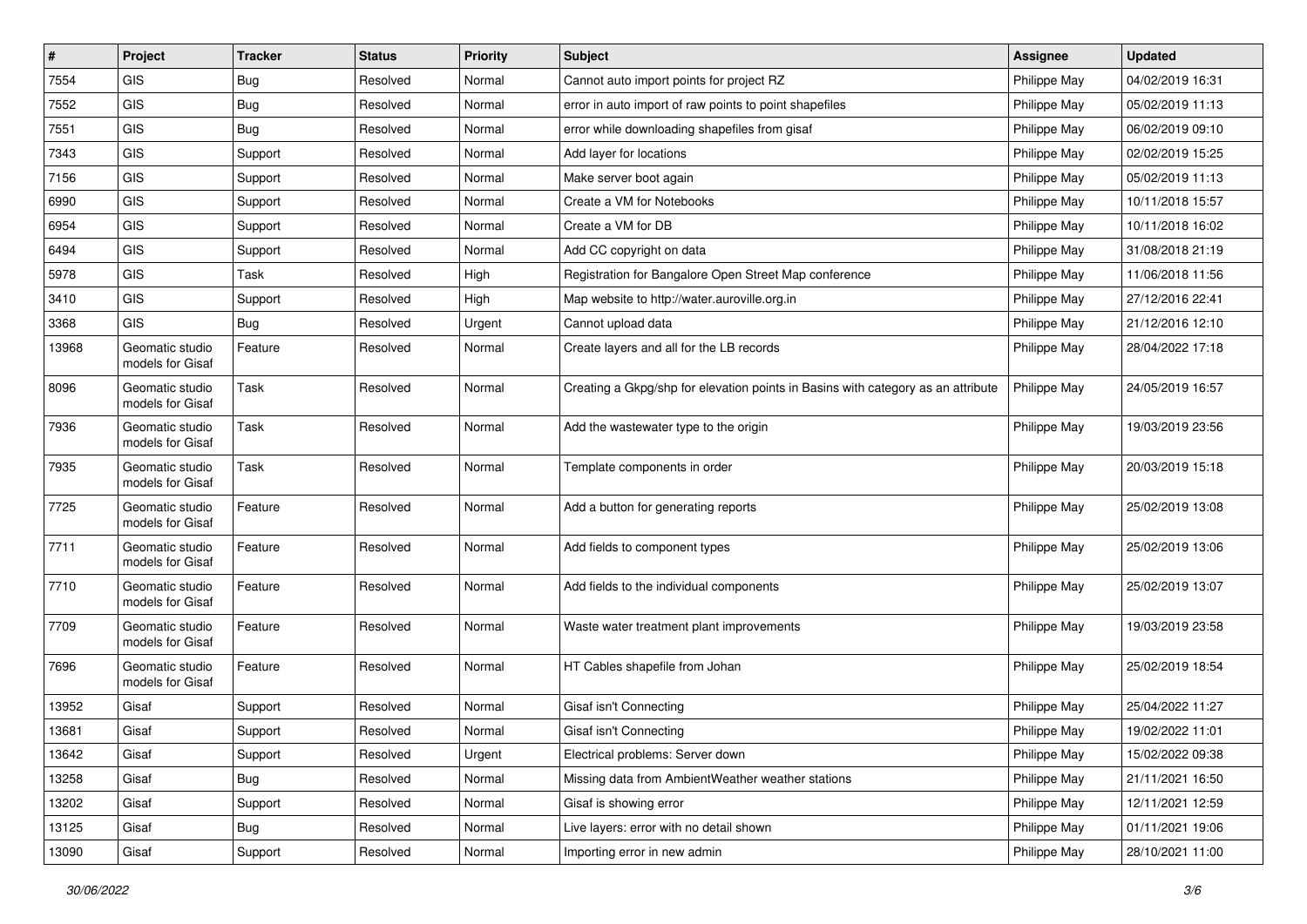| #     | Project | <b>Tracker</b> | <b>Status</b> | <b>Priority</b> | <b>Subject</b>                                                                                               | <b>Assignee</b> | <b>Updated</b>   |
|-------|---------|----------------|---------------|-----------------|--------------------------------------------------------------------------------------------------------------|-----------------|------------------|
| 12688 | Gisaf   | Support        | Resolved      | Normal          | Layers are not visible                                                                                       | Philippe May    | 10/08/2021 10:03 |
| 12491 | Gisaf   | Feature        | Resolved      | Normal          | Measure distances on the map                                                                                 | Philippe May    | 11/07/2021 11:51 |
| 11907 | Gisaf   | Feature        | Resolved      | Normal          | Allow specific project list for custom models                                                                | Philippe May    | 19/03/2021 16:13 |
| 11886 | Gisaf   | Support        | Resolved      | Normal          | Pandas resample deprecation warning                                                                          | Philippe May    | 16/03/2021 12:49 |
| 11762 | Gisaf   | Feature        | Resolved      | Normal          | Switch from Mapbox to Maplibre                                                                               | Philippe May    | 20/11/2021 15:21 |
| 11649 | Gisaf   | Feature        | Resolved      | Normal          | Wells timeline dashboard misc. improvements                                                                  | Philippe May    | 27/01/2021 15:47 |
| 11577 | Gisaf   | Feature        | Resolved      | Normal          | Dashboard: multiple sections per page                                                                        | Philippe May    | 27/01/2021 12:37 |
| 11457 | Gisaf   | Support        | Resolved      | Normal          | Building Shed and Retaining Walls are not showing in a map                                                   | Philippe May    | 14/12/2020 19:52 |
| 11449 | Gisaf   | Feature        | Resolved      | Normal          | Strip extra characters when importing survey CSV files                                                       | Philippe May    | 10/12/2020 01:06 |
| 10948 | Gisaf   | Feature        | Resolved      | Normal          | Add WMS3 server capabilities (with pygeoapi)                                                                 | Philippe May    | 14/09/2020 16:59 |
| 10920 | Gisaf   | Feature        | Resolved      | Normal          | Add option to display labels on the map                                                                      | Philippe May    | 07/09/2020 11:54 |
| 10830 | Gisaf   | Bug            | Resolved      | Normal          | Import issue with raw survey points                                                                          | Philippe May    | 30/08/2020 14:45 |
| 10829 | Gisaf   | <b>Bug</b>     | Resolved      | Normal          | Missing symbols                                                                                              | Philippe May    | 24/08/2020 12:34 |
| 10819 | Gisaf   | <b>Bug</b>     | Resolved      | Normal          | Evergreen well: popup showing "null" instead of location, status, type                                       | Philippe May    | 23/08/2020 23:44 |
| 10741 | Gisaf   | Feature        | Resolved      | Normal          | Add a way for changing status of a feature, given its original id                                            | Philippe May    | 16/09/2020 17:35 |
| 10740 | Gisaf   | Bug            | Resolved      | Normal          | Change status: issue with projection system                                                                  | Philippe May    | 17/09/2020 14:34 |
| 10732 | Gisaf   | <b>Bug</b>     | Resolved      | Normal          | Wind Speed unit                                                                                              | Philippe May    | 04/08/2020 16:52 |
| 10728 | Gisaf   | Bug            | Resolved      | Normal          | Cannot download CSV for values                                                                               | Philippe May    | 03/08/2020 15:49 |
| 10675 | Gisaf   | Feature        | Resolved      | Normal          | Add attribution on map                                                                                       | Philippe May    | 04/07/2021 13:58 |
| 10569 | Gisaf   | Feature        | Resolved      | Normal          | Well Masterfile/Repository                                                                                   | Philippe May    | 19/12/2020 17:10 |
| 10539 | Gisaf   | Bug            | Resolved      | Normal          | New basket admin: the metadata (surveyor, etc) aren't populated from raw<br>points when importing shapefiles | Philippe May    | 15/07/2020 15:02 |
| 10536 | Gisaf   | Feature        | Resolved      | Normal          | Migrate PlottableModel.Actions.download_csv_value to plugins                                                 | Philippe May    | 15/07/2020 15:07 |
| 10439 | Gisaf   | <b>Bug</b>     | Resolved      | Normal          | Reconciliation: use categories instead of layers                                                             | Philippe May    | 27/06/2020 05:21 |
| 10407 | Gisaf   | <b>Bug</b>     | Resolved      | Normal          | Live layer DXF export: missing reprojection                                                                  | Philippe May    | 23/06/2020 04:24 |
| 10400 | Gisaf   | <b>Bug</b>     | Resolved      | Normal          | Map search: works only once                                                                                  | Philippe May    | 24/06/2020 12:05 |
| 10360 | Gisaf   | <b>Bug</b>     | Resolved      | Normal          | Cannot import survey: accuracy issue                                                                         | Philippe May    | 17/06/2020 01:29 |
| 10337 | Gisaf   | Bug            | Resolved      | Normal          | Custom layers with a "status" column not displayed on the map                                                | Philippe May    | 13/06/2020 17:36 |
| 10331 | Gisaf   | Feature        | Resolved      | Normal          | Reconciliation: sort layer by alphabetical order                                                             | Philippe May    | 12/06/2020 17:45 |
| 10306 | Gisaf   | <b>Bug</b>     | Resolved      | Normal          | Logout not working                                                                                           | Philippe May    | 11/06/2020 12:13 |
| 10289 | Gisaf   | <b>Bug</b>     | Resolved      | Normal          | New basket: cannot import raingauge Excel sheet                                                              | Philippe May    | 11/06/2020 12:17 |
| 10224 | Gisaf   | Support        | Resolved      | Normal          | Update gs.basemaps in Jupyter notebooks                                                                      | Philippe May    | 14/06/2021 16:15 |
| 10213 | Gisaf   | <b>Bug</b>     | Resolved      | Normal          | Point showing in the reconciliation pop-up but error while reconciling                                       | Philippe May    | 26/06/2020 14:37 |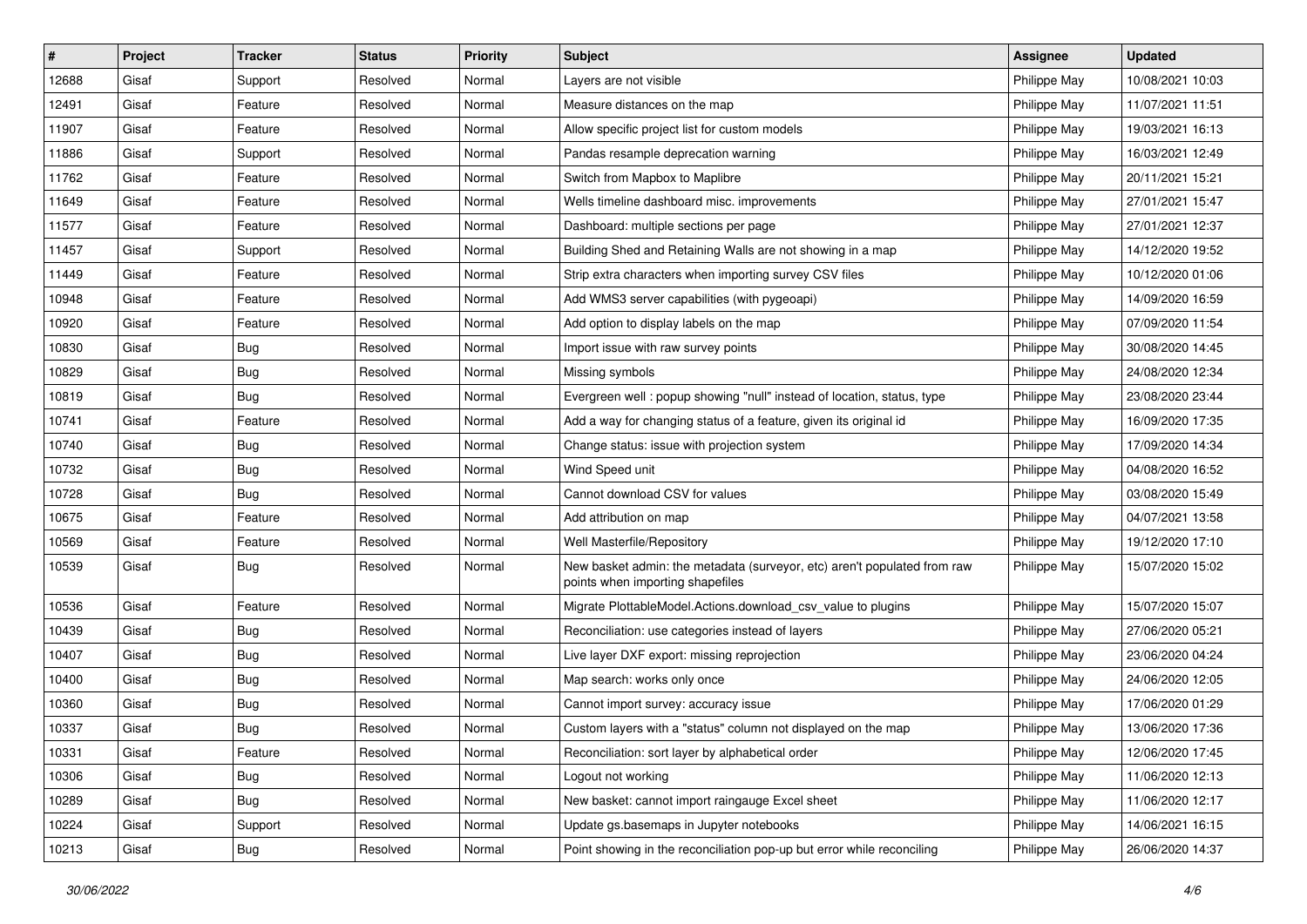| #     | Project | <b>Tracker</b> | <b>Status</b> | <b>Priority</b> | <b>Subject</b>                                                                                                       | <b>Assignee</b> | <b>Updated</b>   |
|-------|---------|----------------|---------------|-----------------|----------------------------------------------------------------------------------------------------------------------|-----------------|------------------|
| 10182 | Gisaf   | Feature        | Resolved      | Normal          | Function to change status of surveyed features                                                                       | Philippe May    | 15/07/2020 15:10 |
| 10180 | Gisaf   | <b>Bug</b>     | Resolved      | Normal          | Error importing Johan's shapefile                                                                                    | Philippe May    | 27/05/2020 15:34 |
| 10152 | Gisaf   | Feature        | Resolved      | Normal          | wells list in Measures Tab with only wells having measures                                                           | Philippe May    | 10/06/2020 15:05 |
| 10149 | Gisaf   | <b>Bug</b>     | Resolved      | Normal          | Import basket: fix authorization auto import                                                                         | Philippe May    | 09/06/2020 23:09 |
| 10125 | Gisaf   | Bug            | Resolved      | Normal          | Feature with Status other than existing, not showing in the map (example: future   Philippe May<br>building outline) |                 | 20/05/2020 04:05 |
| 10123 | Gisaf   | <b>Bug</b>     | Resolved      | Normal          | Basket Upload: store not saved                                                                                       | Philippe May    | 19/05/2020 17:36 |
| 10122 | Gisaf   | Bug            | Resolved      | Normal          | Reconciliation: missing categories                                                                                   | Philippe May    | 19/05/2020 02:53 |
| 10014 | Gisaf   | Feature        | Resolved      | Normal          | Interity checks                                                                                                      | Philippe May    | 19/05/2020 19:23 |
| 9944  | Gisaf   | Feature        | Resolved      | Normal          | Admin: manage categories                                                                                             | Philippe May    | 10/04/2020 12:06 |
| 9602  | Gisaf   | <b>Bug</b>     | Resolved      | Normal          | Map: ability to cancel download                                                                                      | Philippe May    | 20/01/2020 18:32 |
| 9592  | Gisaf   | Support        | Resolved      | Urgent          | Follow up migration                                                                                                  | Philippe May    | 19/01/2020 13:42 |
| 9563  | Gisaf   | Feature        | Resolved      | Normal          | Live layers: add option to link to a map feature                                                                     | Philippe May    | 12/01/2020 22:22 |
| 9552  | Gisaf   | Documentation  | Resolved      | Normal          | Weekly resampling - Starts on mondays                                                                                | Philippe May    | 25/07/2020 17:12 |
| 9534  | Gisaf   | Feature        | Resolved      | Normal          | GeoJson store: systematically use geodataframes                                                                      | Philippe May    | 07/01/2020 16:51 |
| 9519  | Gisaf   | <b>Bug</b>     | Resolved      | Normal          | Map info: fix icons                                                                                                  | Philippe May    | 02/01/2020 13:11 |
| 9517  | Gisaf   | Feature        | Resolved      | Normal          | Tags: add location                                                                                                   | Philippe May    | 03/01/2020 11:54 |
| 9516  | Gisaf   | Feature        | Resolved      | Normal          | Map: add option to grab link to the selected feature                                                                 | Philippe May    | 02/01/2020 15:42 |
| 9510  | Gisaf   | Feature        | Resolved      | Normal          | Automatically resample to daily when there's too much data                                                           | Philippe May    | 01/01/2020 14:12 |
| 9509  | Gisaf   | Feature        | Resolved      | Normal          | Update angular-plotly to 1.5.0                                                                                       | Philippe May    | 04/01/2020 12:05 |
| 9493  | Gisaf   | <b>Bug</b>     | Resolved      | Normal          | Plotly png download resize frame                                                                                     | Philippe May    | 26/12/2019 16:37 |
| 9466  | Gisaf   | Support        | Resolved      | Normal          | Rename "altitude" to "elevation"                                                                                     | Philippe May    | 08/01/2020 11:27 |
| 9465  | Gisaf   | Bug            | Resolved      | Normal          | Export plots to PNG missing axis labels                                                                              | Philippe May    | 08/01/2020 11:35 |
| 9036  | Gisaf   | <b>Bug</b>     | Resolved      | Normal          | Fix login indicator                                                                                                  | Philippe May    | 03/10/2019 15:15 |
| 8756  | Gisaf   | <b>Bug</b>     | Resolved      | Normal          | Map: handle errors when layers (eg, in base maps) don't actually exist                                               | Philippe May    | 02/08/2019 16:40 |
| 8669  | Gisaf   | Feature        | Resolved      | Normal          | Groups of map layers                                                                                                 | Philippe May    | 26/07/2019 10:51 |
| 8630  | Gisaf   | Feature        | Resolved      | Normal          | Map: add option for filter with status                                                                               | Philippe May    | 10/07/2019 16:49 |
| 8231  | Gisaf   | <b>Bug</b>     | Resolved      | Normal          | Fix status in table definition of new categories                                                                     | Philippe May    | 03/05/2019 17:26 |
| 7813  | Gisaf   | Documentation  | Resolved      | Normal          | Including credits for ESRI basemap (Sat, Highways, Labels)                                                           | Philippe May    | 05/03/2019 12:39 |
| 7527  | Gisaf   | Feature        | Resolved      | Normal          | Give an option to resample data for graphs (eg. rain gauge)                                                          | Philippe May    | 07/03/2019 16:24 |
| 6069  | Gisaf   | Task           | Resolved      | Normal          | wwtp output and flow component - output                                                                              | Philippe May    | 22/06/2018 15:15 |
| 5988  | Gisaf   | <b>Bug</b>     | Resolved      | Normal          | problem with the flow from origin of wastewater to the component                                                     | Philippe May    | 08/06/2018 15:14 |
| 5974  | Gisaf   | <b>Bug</b>     | Resolved      | Normal          | Issues in uploading readings into GISAF using interface                                                              | Philippe May    | 06/02/2019 09:25 |